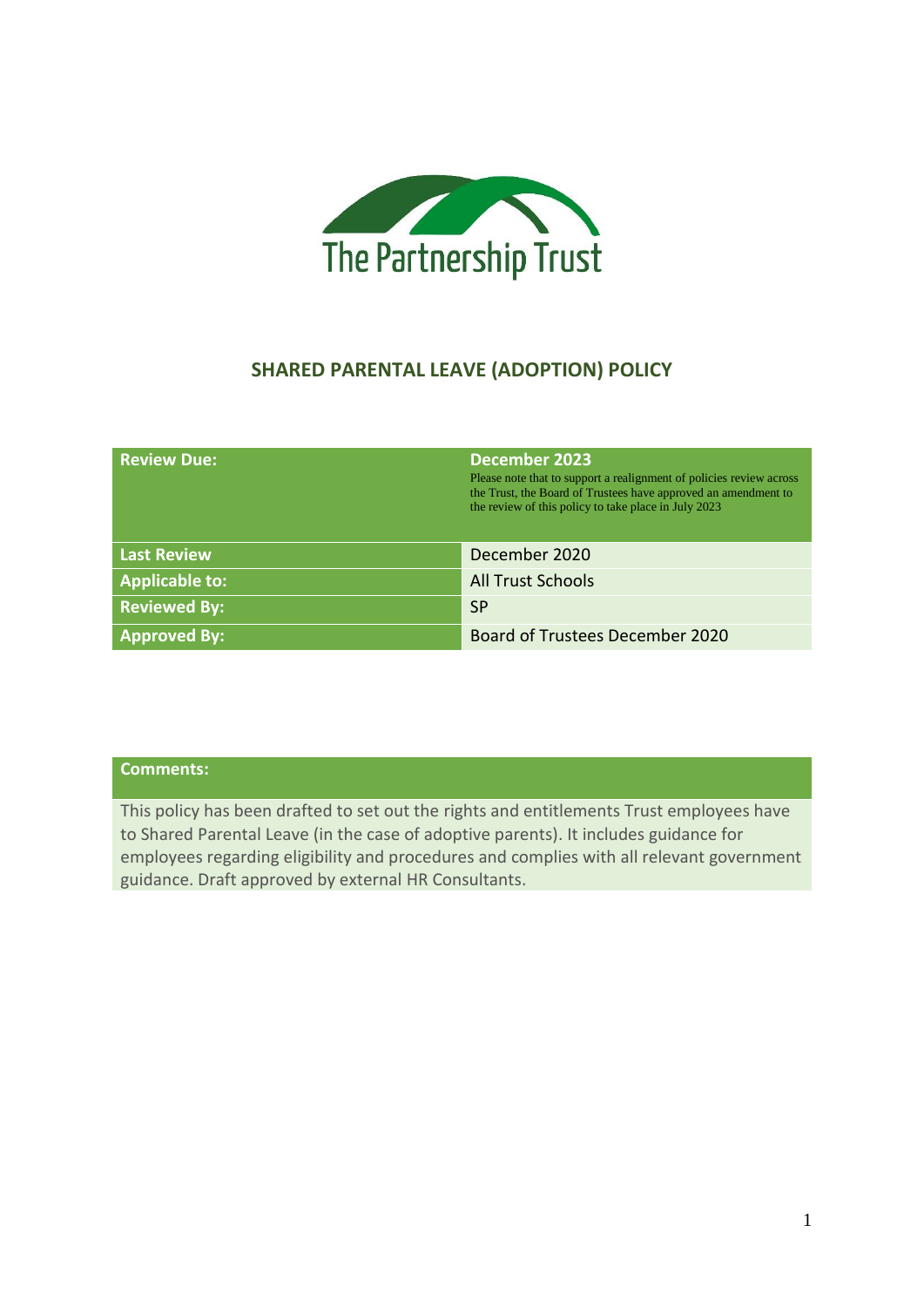# **Contents**

|                                                     | 3  |
|-----------------------------------------------------|----|
|                                                     | 3  |
| Definitions under this shared parental leave policy | 3  |
|                                                     | 4  |
|                                                     | 4  |
|                                                     | 4  |
|                                                     | 6  |
|                                                     | 10 |
| Discontinuous periods of shared parental leave      | 10 |
|                                                     | 10 |
|                                                     | 11 |
|                                                     | 12 |
|                                                     | 12 |
| Returning to work following shared parental leave   | 13 |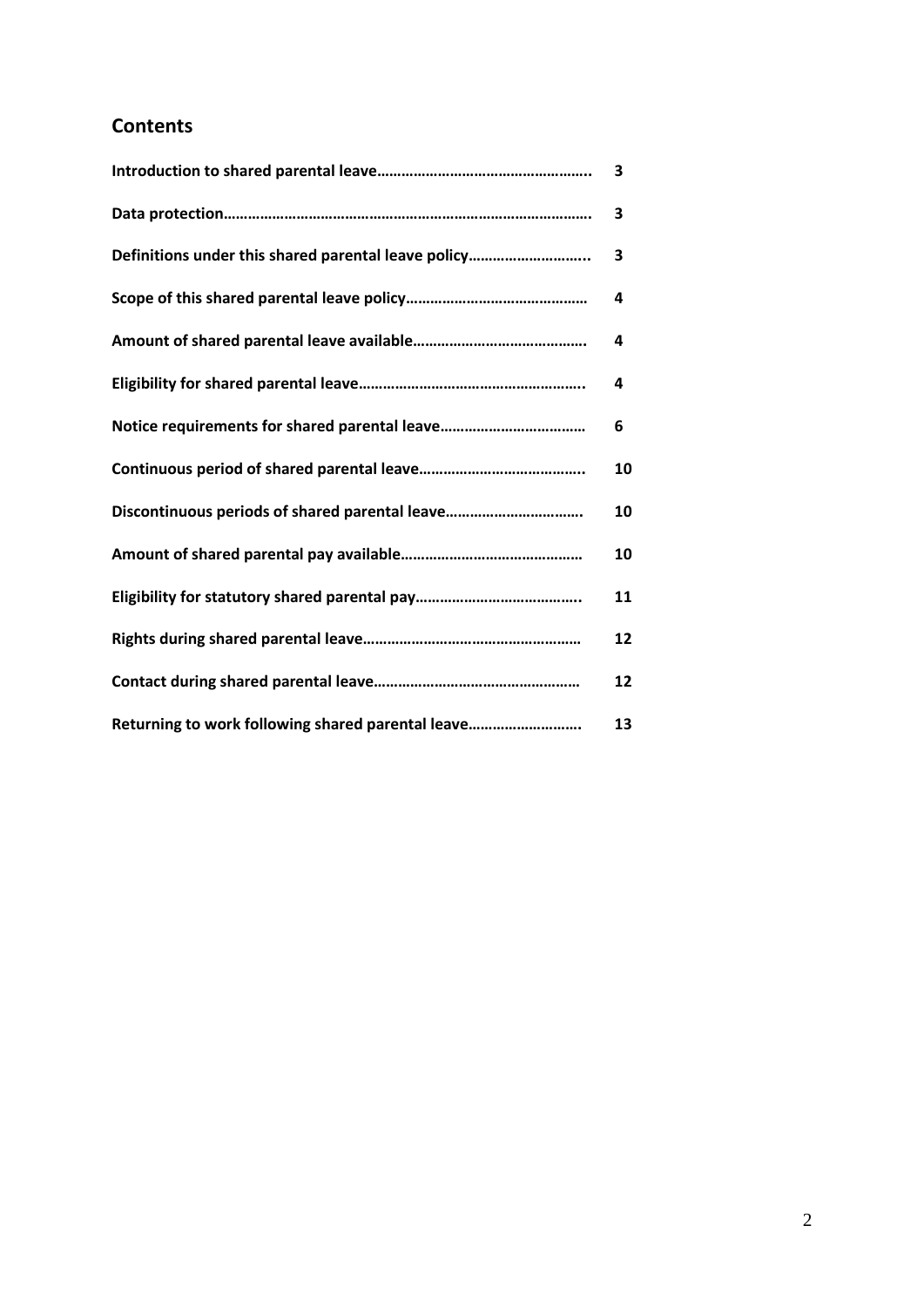#### **Introduction to shared parental leave**

This policy sets out the rights of employees of The Partnership Trust ('the Trust') adopting a child to shared parental leave and pay. Shared parental leave is a type of leave that is available to employees having a child placed for adoption with them. Shared parental leave enables adopters to commit to ending their adoption leave and pay at a future date, and to share the untaken balance of leave and pay as shared parental leave and pay with their partner, or to return to work early from adoption leave and opt in to shared parental leave and pay at a later date. The Trust provides a separate policy on shared parental leave for parents in a birth situation.

Shared parental leave should not be confused with ordinary parental leave, which is unaffected by shared parental leave. Ordinary parental leave is the entitlement to up to 18 weeks' unpaid leave. [The Trust provides a separate policy on ordinary parental leave entitled HR – Parental Leave Policy.]

The Trust recognises that, from time to time, employees may have questions or concerns relating to their shared parental leave rights. It is the Trust's policy to encourage open discussion with employees to ensure that questions and problems can be resolved as quickly as possible. As the shared parental leave provisions are complex, if an employee wishes to take shared parental leave, they should clarify the relevant procedures with the HR department to ensure that they are followed correctly.

### **Data protection**

When managing an employee's shared parental leave and pay, the Trust processes personal data collected in accordance with its data protection policy. Data collected from the point at which an employee informs the Trust that they plan to take shared parental leave is held securely and accessed by, and disclosed to, individuals only for the purposes of managing their shared parental leave and pay. Inappropriate access or disclosure of employee data constitutes a data breach and should be reported in accordance with the Trust's GDPR and data protection policy immediately. It may also constitute a disciplinary offence, which will be dealt with under the Trust's disciplinary procedure.

# **Definitions under this shared parental leave policy**

The following definitions are used in this policy:

"Adopter" means the person with whom the child is, or is expected to be, placed for adoption, or, in a case where two people have been matched jointly, whoever has elected to be the child's adopter for the purposes of adoption leave.

"Partner" means the person who is married to, or the civil partner or the partner of, the adopter at the date on which the child is placed for adoption (for adoptions from overseas, at the date on which the child enters Great Britain). This includes someone, of whatever sex, who lives with the adopter and the child in an enduring family relationship but who is not the adopter's child, parent, grandchild, grandparent, sibling, aunt, uncle, niece or nephew.

"Matched for adoption" means an adoption agency deciding that a person would be a suitable adoptive parent for a child either individually or jointly with another person. A person is notified of having been "matched for adoption" with a child on the date on which the person receives notification of the adoption agency's decision.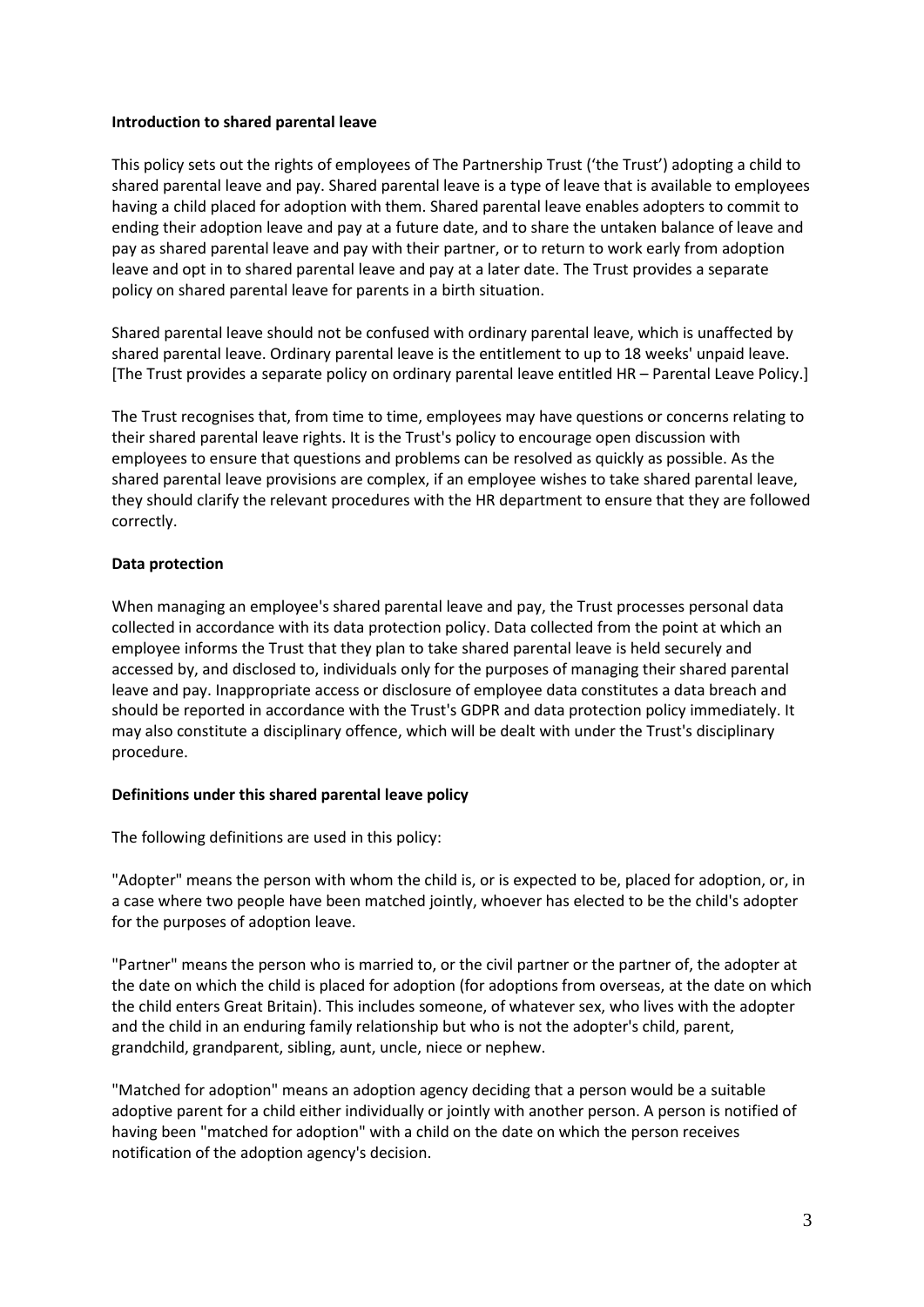"Placed for adoption" means placed for adoption under UK adoption laws, including placement with a local authority foster parent who is also a prospective adopter ("foster to adopt").

"Official notification" means written notification, issued by or on behalf of the relevant central authority, that it is prepared to issue a certificate to the overseas authority concerned with the adoption of a child from overseas, or that it has issued a certificate and sent it to that authority, confirming, in either case, that the adopter is eligible to adopt, and has been assessed and approved as being a suitable adoptive parent.

### **Scope of this shared parental leave policy**

This policy applies in relation to employees of the Trust, whether they are the adopter or the partner. If it is the adopter who is employed by the Trust, their partner must (where relevant) submit any notifications to take shared parental leave set out in this policy to their own employer, which may have its own shared parental leave policy in place, if they want to take a period of shared parental leave.

Similarly, if it is the partner who is employed by the Trust, the adopter must (where relevant) submit any notifications to their own employer.

The adopter and the partner should ensure that they are each liaising with their own employer to ensure that requests for shared parental leave are handled as smoothly as possible.

### **Amount of shared parental leave available**

The amount of shared parental leave to which an individual is entitled will depend on when the adopter brings their leave period to an end and the amount of leave that the other adoptive parent takes in respect of the child. Shared parental leave must be taken in blocks of at least one week. The employee can request to take shared parental leave in one continuous block (in which case the Trust is required to accept the request as long as the employee meets the eligibility and notice requirements), or as a number of discontinuous blocks of leave (in which case the employee needs the Trust's agreement). A maximum of three requests for leave per adoption placement (regardless of the number of children who are placed as part of that placement) can normally be made by each adoptive parent.

The employee can begin a period of shared parental leave at any time from the date on which the child is placed for adoption (for adoptions from overseas, at any time from the date on which the child enters Great Britain) or, where more than one child is placed for adoption through a single placement, the date of placement of the first child (for adoptions from overseas, at any time from the date on which the first child enters Great Britain). However, employees should bear in mind that the adopter's partner will lose their entitlement to take up to two weeks' paternity leave following the adoption of their child if shared parental leave is taken first. The employee must take any shared parental leave within 52 weeks of the date on which the child is placed for adoption (for adoptions from overseas, within 52 weeks of the date on which the child enters Great Britain).

#### **Eligibility for shared parental leave**

For employees to be eligible to take shared parental leave, both adoptive parents must meet certain eligibility requirements.

#### *Adopter's eligibility for shared parental leave*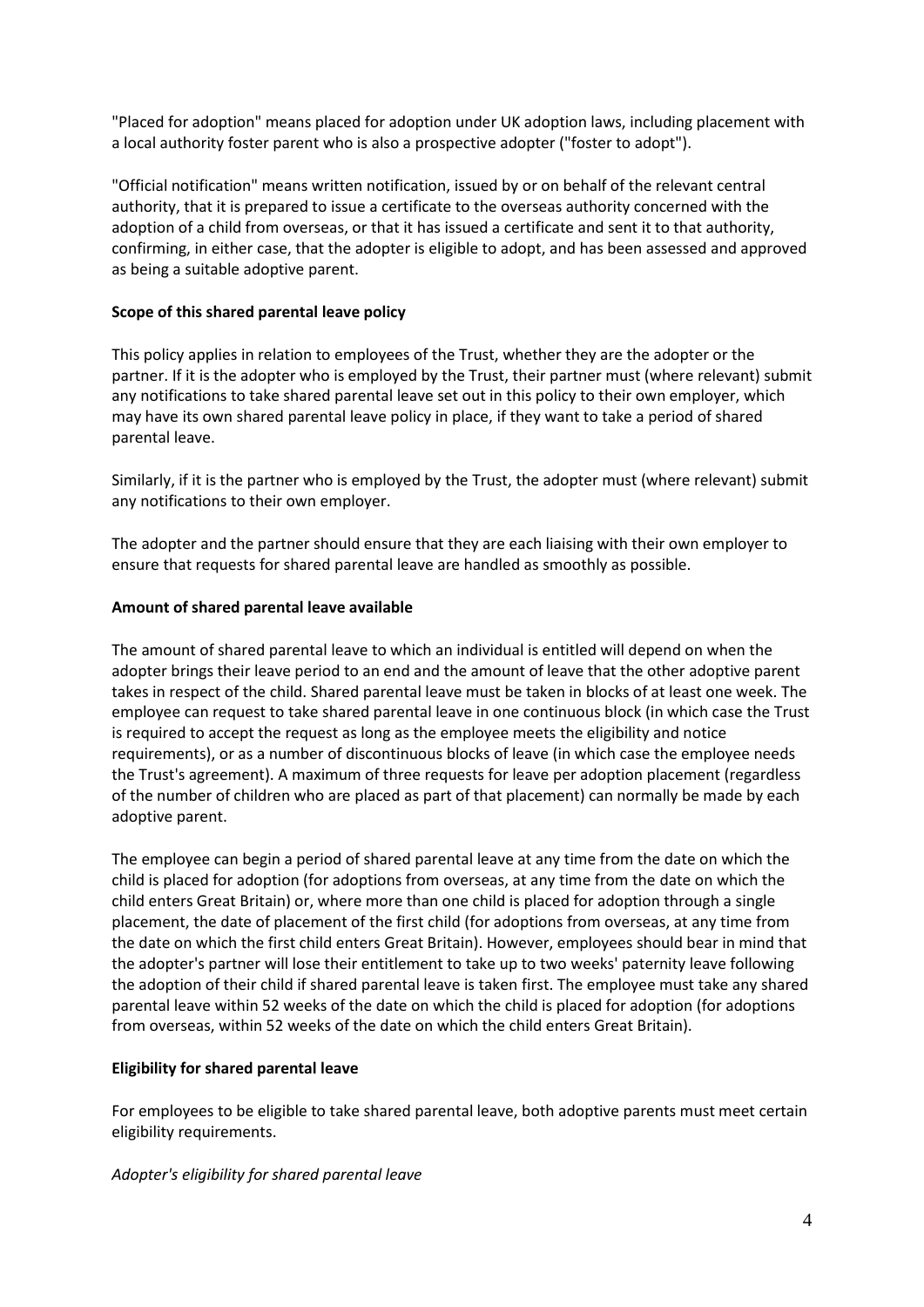The adopter is eligible for shared parental leave if they:

- have at least 26 weeks' continuous employment by the end of the week in which the adopter is notified of having been matched for adoption with the child (or by the end of the week in which they receive official notification in relation to an adoption from overseas) and remain in continuous employment with the Trust until the week before any period of shared parental leave that they take;
- have, at the date on which the child is placed for adoption (or enters Great Britain if the child is being adopted from overseas), the main responsibility, apart from the partner, for the care of the child;
- are entitled to statutory adoption leave in respect of the child; and
- comply with the relevant adoption leave curtailment requirements (or have returned to work before the end of statutory adoption leave), and shared parental leave notice and evidence requirements.

In addition, for the adopter to be eligible for shared parental leave, the partner must:

- have been employed or been a self-employed earner in at least 26 of the 66 weeks immediately preceding the week in which the adopter is notified of having been matched for adoption with the child (or the week in which the child enters Great Britain in relation to an adoption from overseas);
- have average weekly earnings of at least the maternity allowance threshold [currently £30] for any 13 of those 66 weeks; and
- have, at the date on which the child is placed for adoption (or enters Great Britain if the child is being adopted from overseas), the main responsibility, apart from the adopter, for the care of the child.

# *Partner's eligibility for shared parental leave*

The partner is eligible for shared parental leave if they:

- have at least 26 weeks' continuous employment by the end of the week in which the adopter is notified of having been matched for adoption with the child (or by the end of the week in which they receive official notification in relation to an adoption from overseas) and remain in continuous employment with the Trust until the week before any period of shared parental leave that they take;
- has, at the date on which the child is placed for adoption (or enters Great Britain if the child is being adopted from overseas), the main responsibility, apart from the adopter, for the care of the child; and
- complies with the relevant shared parental leave notice and evidence requirements.

In addition, for the partner to be eligible for shared parental leave, the adopter must:

- have been employed or been a self-employed earner during at least 26 of the 66 weeks immediately preceding the week in which the adopter is notified of having been matched for adoption with the child (or the week in which the child enters Great Britain in relation to an adoption from overseas);
- have average weekly earnings of at least the maternity allowance threshold [currently £30] for any 13 of those 66 weeks;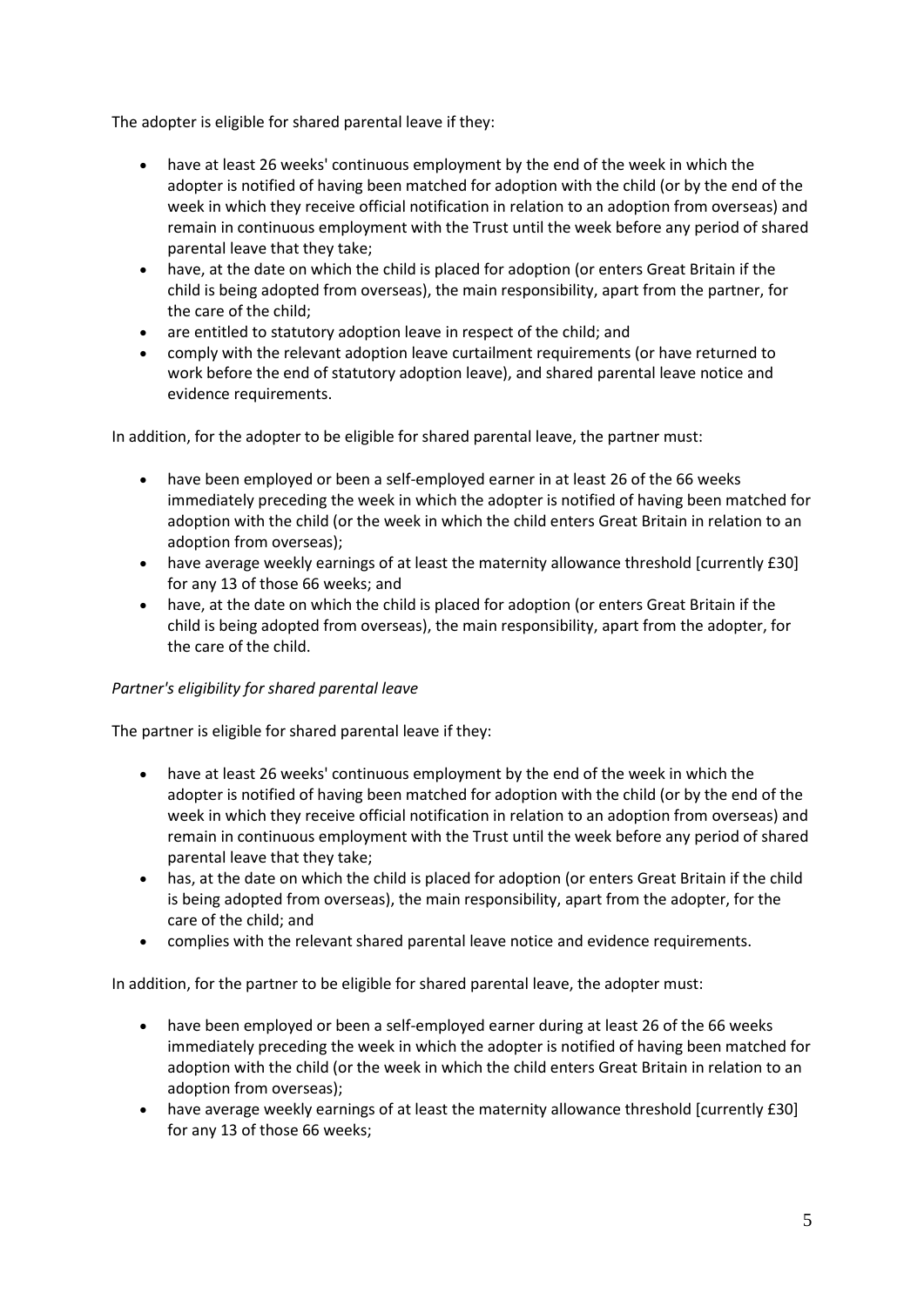- have, at the date on which the child is placed for adoption (or enters Great Britain if the child is being adopted from overseas), the main responsibility, apart from the partner, for the care of the child;
- be entitled to statutory adoption leave or statutory adoption pay in respect of the child; and
- comply with the relevant adoption leave or pay curtailment requirements, or have returned to work before the end of statutory adoption leave.

## **Notice requirements for shared parental leave**

The notices that the adoptive parents must give to the relevant employer to be able to take shared parental leave are made up of three elements. They are:

- an "adoption leave curtailment notice" from the adopter setting out when they propose to end their adoption leave (unless the adopter has already returned to work from adoption leave);
- a "notice of entitlement and intention" from the employee giving an initial, non-binding indication of each period of shared parental leave that they are requesting; and
- a "period of leave notice" from the employee setting out the start and end dates of each period of shared parental leave that they are requesting.

Forms to apply for Shared Parental Leave and Pay and provide notice of your leave dates can be downloaded [here.](https://www.gov.uk/shared-parental-leave-and-pay/applying-for-leave-and-pay)

The notice periods set out below (see Adopter's notice curtailing adoption leave, Employee's notice of entitlement and intention and Employee's period of leave notice) are the minimum required by law. However, the earlier the employee informs the Trust of their intentions, the more likely it is that the Trust will be able to accommodate the employee's wishes, particularly if they want to take periods of discontinuous leave.

Employees are advised that, if they have already decided the pattern of shared parental leave that they would like to take, they can provide more than one type of notice at the same time. For example, the adopter could provide an adoption leave curtailment notice, notice of entitlement and intention and period of leave notice at the same time. Similarly, the partner could provide their notice of entitlement and intention and period of leave notice at the same time.

#### *Adopter's notice curtailing adoption leave*

Before the adopter or partner can take shared parental leave, the adopter must either return to work before the end of their adoption leave (by giving the required eight weeks' notice of their planned return) or provide their employer with an adoption leave curtailment notice. The adoption leave curtailment notice must be in writing and state the date on which adoption leave is to end. That date must be at least:

- two weeks after the first day of the adopter's ordinary adoption leave period;
- eight weeks after the date on which the adopter gave the adoption leave curtailment notice to their employer; and
- one week before what would be the end of the additional adoption leave period.

The adopter must provide their adoption leave curtailment notice at the same time they provide either their notice of entitlement and intention or a declaration of consent and entitlement signed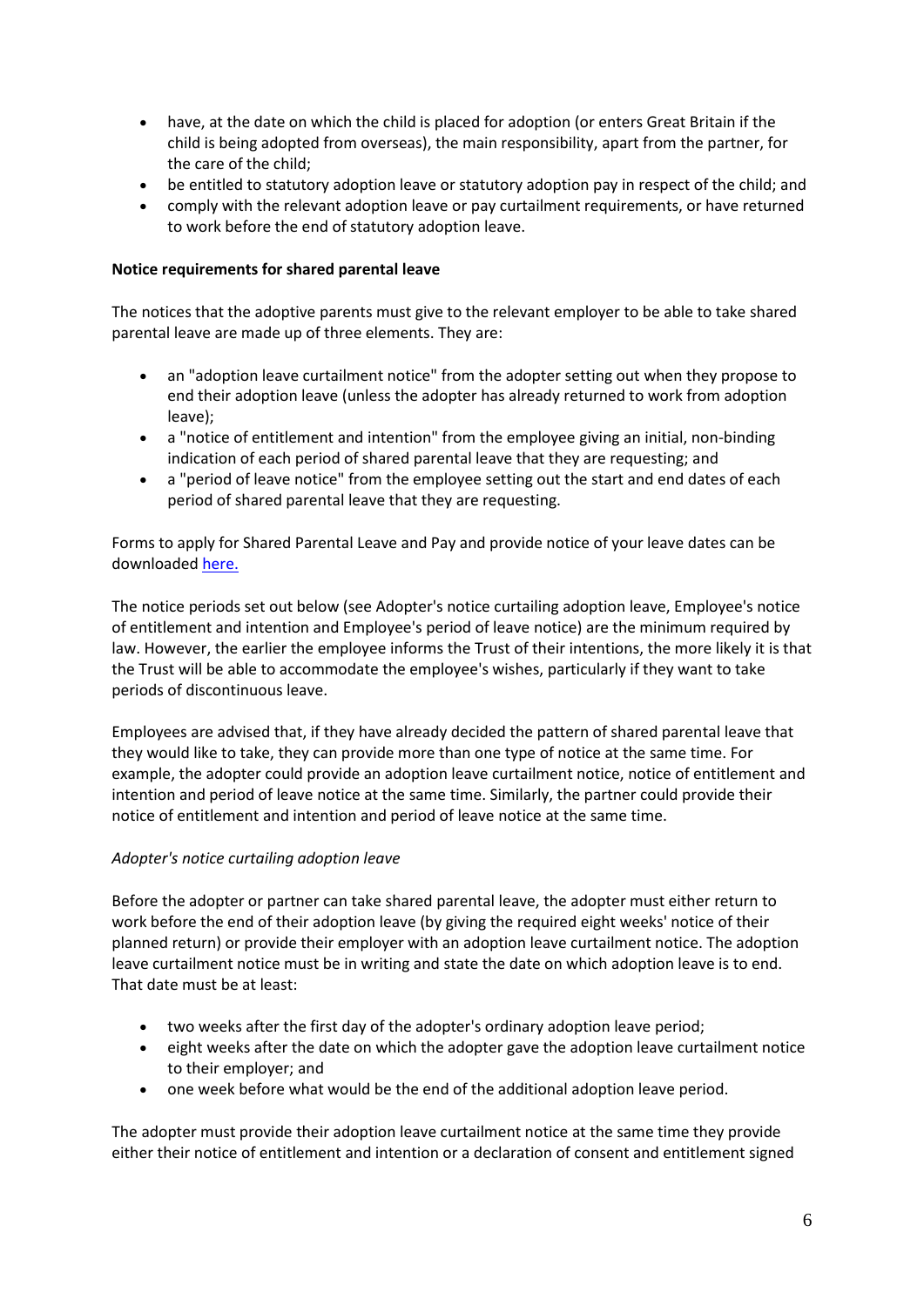by the adopter confirming that their partner has given their employer a notice of entitlement and intention (see Employee's notice of entitlement and intention below).

# *Revocation of adoption leave curtailment notice*

The adopter can withdraw their notice curtailing their adoption leave in limited circumstances. The withdrawal of an adoption leave curtailment notice must be in writing and can be given only if the adopter has not returned to work. The adopter can withdraw their adoption leave curtailment notice if:

- it is discovered that neither the adopter nor the partner are entitled to shared parental leave or statutory shared parental pay and the adopter withdraws their adoption leave curtailment notice within eight weeks of the date on which the notice was given; or
- the partner has died.

# *Employee's notice of entitlement and intention*

The employee, whether the adopter or the partner, must provide the Trust with a non-binding notice of entitlement and intention. The employee's notice of entitlement and intention, which must be in writing and provided at least eight weeks before the start date of the first period of shared parental leave to be taken by the employee, must set out the following information.

If the employee is the adopter, the notice of entitlement and intention must set out:

- the adopter's name;
- the partner's name;
- the start and end dates of any statutory adoption leave taken or to be taken by the adopter;
- the total amount of shared parental leave available;
- the date on which the adopter was notified of having been matched for adoption with the child (or receives official notification in relation to an adoption from overseas);
- the date on which the child is expected to be placed for adoption with the adopter and the date of the placement, or the date on which the child is expected to enter Great Britain in relation to an adoption from overseas (although, if the child has not yet been placed for adoption or entered Great Britain, the date of placement for adoption or entry into Great Britain must be provided as soon as reasonably practicable after the placement or entry, and before the first period of shared parental leave to be taken by the adopter);
- how much shared parental leave the adopter and partner each intend to take; and
- a non-binding indication as to when the employee intends to take shared parental leave (including the start and end dates for each period of leave).

The adopter's notice of entitlement and intention must include a declaration signed by them that:

- they satisfy, or will satisfy, the eligibility requirements to take shared parental leave;
- the information they give in the notice of entitlement and intention is accurate; and
- they will immediately inform the Trust if they cease to care for the child.

In addition, the adopter's notice of entitlement and intention must include a declaration signed by their partner:

• specifying the partner's name, address, and national insurance number (or declaring that the partner does not have a national insurance number);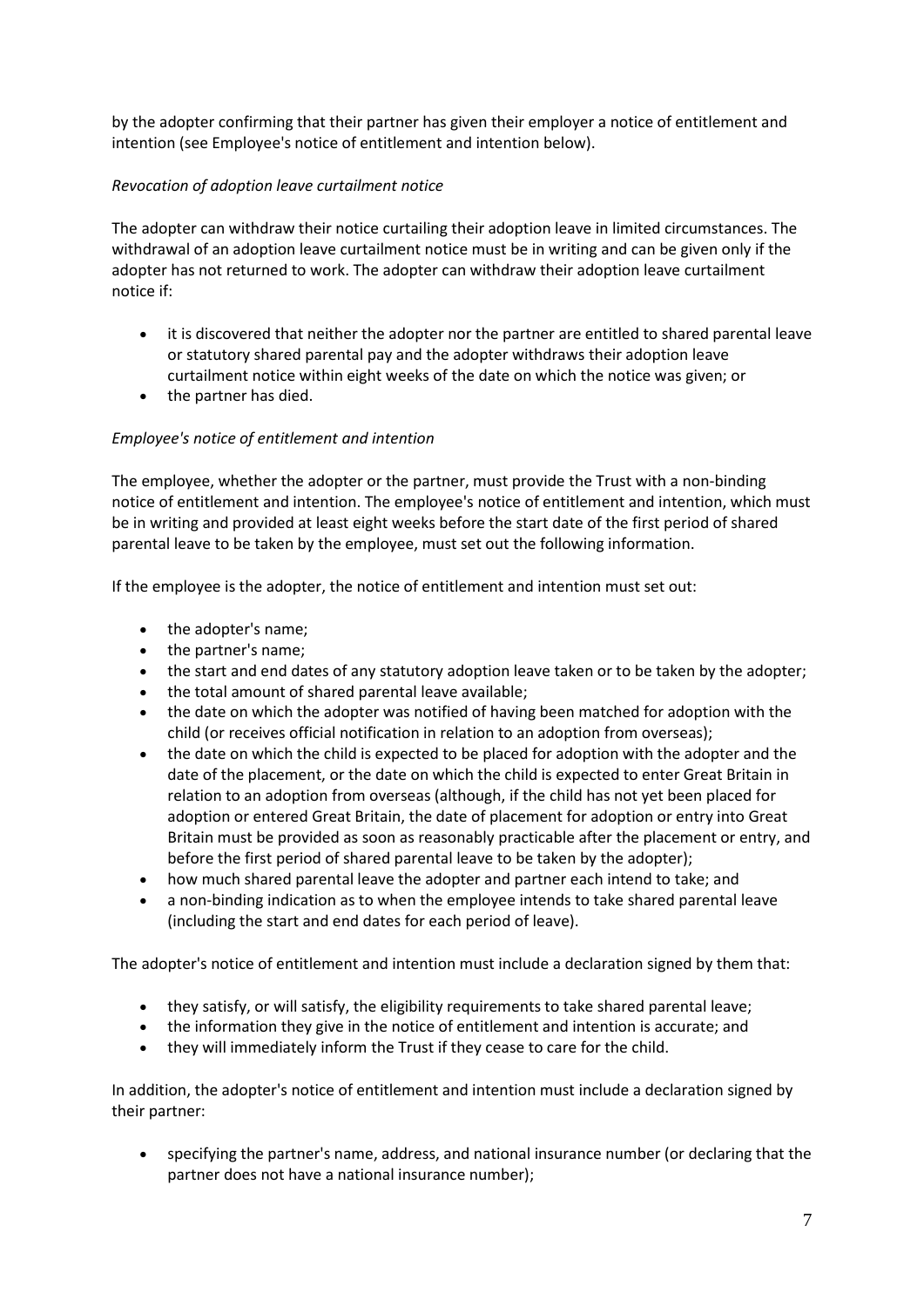- declaring that the partner satisfies, or will satisfy, the conditions set out above (see Adopter's eligibility for shared parental leave);
- declaring that the partner is married to, the civil partner of, or the partner of, the adopter;
- declaring that the partner consents to the amount of leave that the adopter intends to take; and
- declaring that the partner consents to the adopter's employer processing the information in the partner's declaration.

If the employee is the partner, the partner's notice of entitlement and intention must set out:

- the partner's name;
- the adopter's name;
- the start and end dates of any periods of statutory adoption leave or statutory adoption pay taken or to be taken by the adopter;
- the total amount of shared parental leave available;
- the date on which the adopter was notified of having been matched for adoption with the child (or receives official notification in relation to an adoption from overseas);
- where statutory adoption leave was not taken, or is not to be taken, the start and end dates of any period in which statutory adoption pay is paid or payable;
- the date on which the child is expected to be placed for adoption with the adopter and the date of the placement, or the date on which the child is expected to enter Great Britain in relation to an adoption from overseas (although, if the child has not yet been placed for adoption or entered Great Britain, the date of placement for adoption or entry into Great Britain must be provided as soon as reasonably practicable after the placement or entry, and before the first period of shared parental leave to be taken by the adopter);
- how much shared parental leave the partner and adopter each intend to take; and
- a non-binding indication as to when the partner intends to take shared parental leave (including the start and end dates for each period of leave).

The partner's notice of entitlement and intention must include a declaration signed by them that:

- they satisfy, or will satisfy, the eligibility requirements to take shared parental leave;
- the information given by the partner in the notice of entitlement and intention is accurate;
- they are married to, or the civil partner or the partner of the adopter; and
- they will immediately inform the Trust if they cease to care for the child or if the adopter informs them that they no longer meet the requirement to have curtailed their adoption leave or pay period.

In addition, the partner's notice of entitlement and intention must include a declaration signed by the adopter:

- specifying the adopter's name, address, and national insurance number (or declaring that the adopter does not have a national insurance number);
- declaring that the adopter satisfies, or will satisfy, the conditions set out above (see Partner's eligibility for shared parental leave);
- declaring that the adopter consents to the amount of leave that the partner intends to take;
- declaring that they will immediately inform the employee if they no longer meet the requirement to have curtailed their adoption leave or pay period; and
- declaring that the adopter consents to the partner's employer processing the information in the adopter's declaration.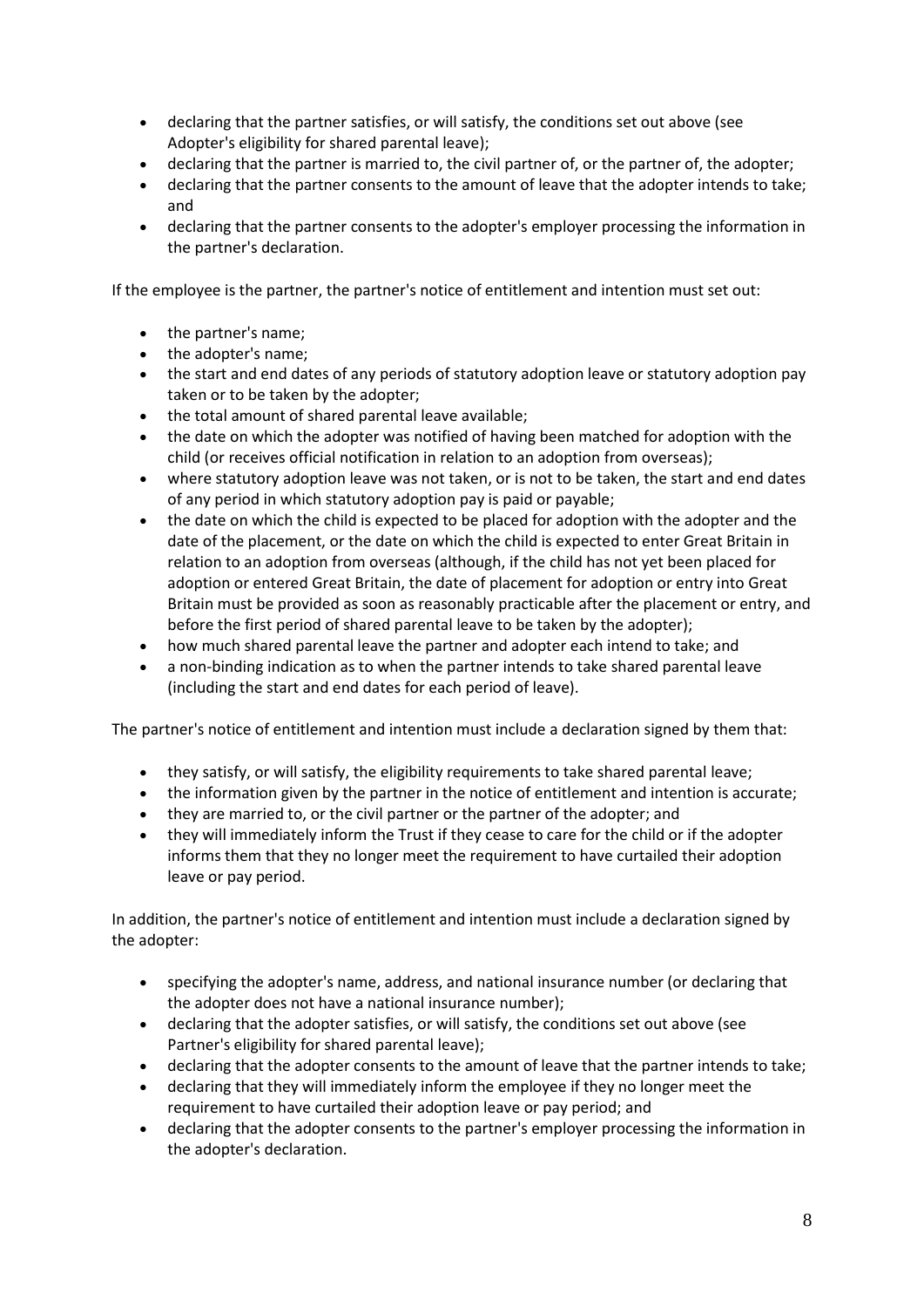Within 14 days of receiving a notice of entitlement and intention from the employee, whether the adopter or partner, the Trust can request from the employee:

- in relation to adoptions within the UK, documentary evidence from the adoption agency of:
	- o the name and address of the adoption agency;
	- $\circ$  the date on which the adopter was notified of having been matched for adoption with the child; and
	- $\circ$  the date on which the adoption agency expects the child to be placed for adoption with the adopter; and
- in relation to adoptions from overseas, a copy of the official notification; and
- whether a UK or overseas adoption, the name and address of the other adoptive parent's employer (or a declaration that the other adoptive parent has no employer).

The employee has 14 days from the date of the request to send the Trust the required information.

# *Variation or cancellation of notice of entitlement and intention*

The employee can vary or cancel their proposed shared parental leave dates following the submission of a notice of entitlement and intention, provided that they provide the Trust with a written notice. The written notice must contain:

- an indication as to when the employee intends to take shared parental leave (including the start and end dates for each period of leave);
- details of any periods of shared parental leave that have been notified through a period of leave notice;
- details of any periods of statutory shared parental pay that have been notified in relation to periods where shared parental leave was not to be taken; and
- a declaration signed by the adopter and the partner that they agree the variation.

Any indication of leave intended to be taken that the employee provides in a variation of notice of entitlement and intention is non-binding until they provide a period of leave notice in relation to that period of leave. There is no limit on the number of variations of notice of entitlement and intention that the employee can make.

# *Employee's period of leave notice*

To take a period of shared parental leave, the employee must provide the Trust with a written notice setting out the start and end dates of each period of shared parental leave requested in that notice.

A period of leave notice must be given not less than eight weeks before the start date of the first period of shared parental leave requested in the notice. The notice may be given at the same time as a notice of entitlement and intention and can be a request for a continuous period of leave or discontinuous periods of leave.

# *Variation or cancellation of period of leave notice*

The employee can vary or cancel their proposed shared parental leave dates following the submission of a period of leave notice, provided that they provide their employer with a written notice not less than eight weeks before any period of leave varied by the notice is due to commence. The written notice can: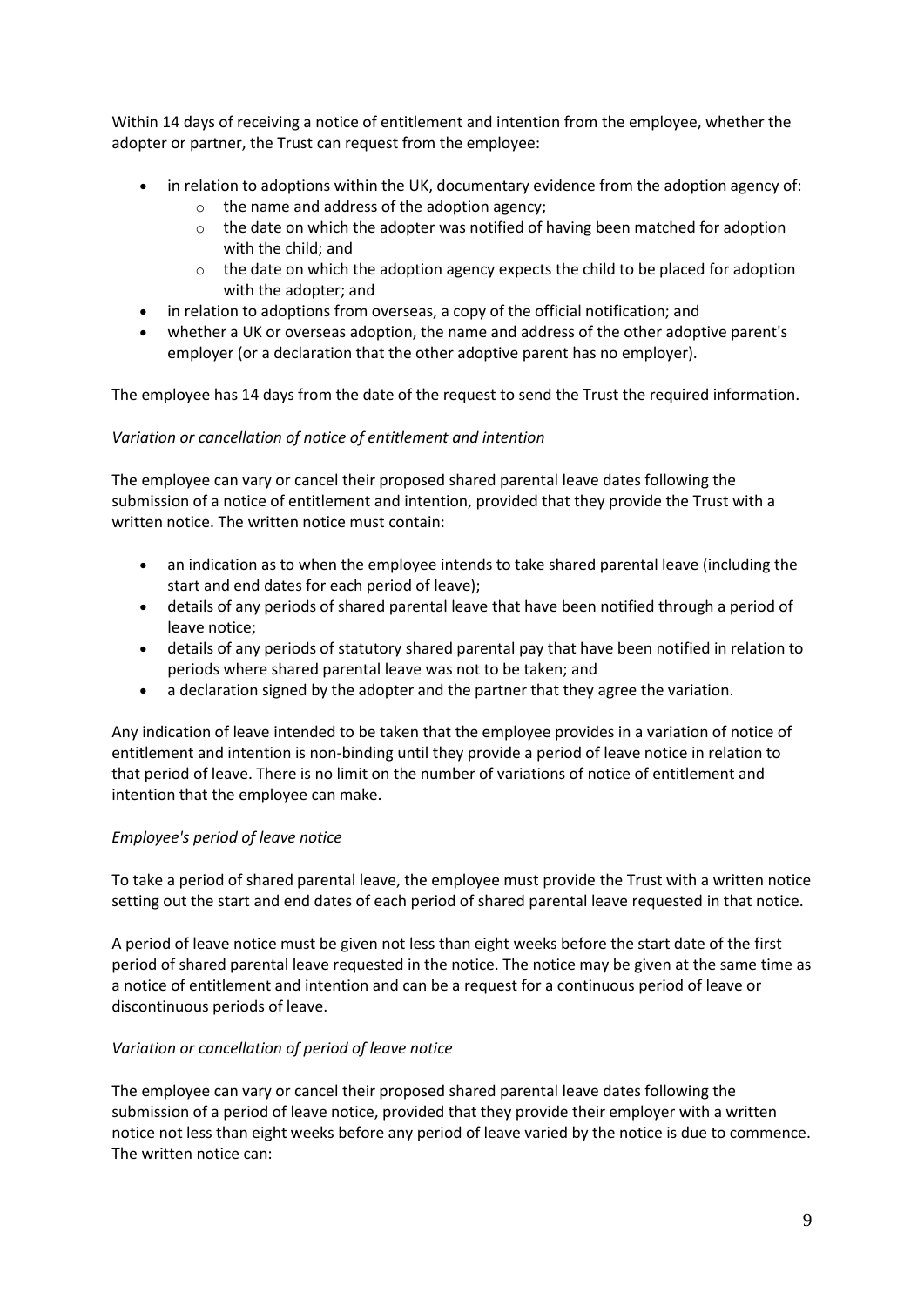- vary the start date or the end date of any period of shared parental leave or cancel a request for leave;
- request that a continuous period of leave become discontinuous periods of leave; or
- request that discontinuous periods of leave become a continuous period of leave.

#### *Limit on number of requests for leave*

The employee can provide a combined total of up to three period of leave notices or variations of period of leave notices per adoption, although the Trust may waive this limit in some circumstances.

#### **Continuous period of shared parental leave**

If the employee submits a period of leave notice requesting one continuous period of leave, they will be entitled to take that period of leave.

#### **Discontinuous periods of shared parental leave**

The employee may submit a period of leave notice requesting discontinuous periods of leave. For example, the adopter and partner could request a pattern of leave from their respective employers that allows them to alternate childcare responsibilities.

If the employee submits a period of leave notice requesting discontinuous periods of leave, the Trust, in the two weeks beginning with the date the period of leave notice was given, can:

- consent to the pattern of leave requested;
- propose an alternative pattern of leave; or
- refuse the pattern of leave requested.

If agreement is reached within those two weeks, the employee is entitled to take the leave on the dates agreed.

If no agreement has been reached within that two-week discussion period, the employee is entitled to take the leave as one continuous period of leave. In that event, the employee must choose a start date for the leave that is at least eight weeks from the date on which the period of leave notice was originally given. The employee must notify the Trust of that date within five days of the end of the two-week discussion period. If the employee does not choose a start date within five days of the end of the two-week discussion period, the period of continuous leave will start on the date of the first period of leave requested in the period of leave notice.

Alternatively, if the Trust has refused the request or no agreement has been reached during the twoweek discussion period, the employee may withdraw a period of leave notice requesting discontinuous periods of leave. The employee can withdraw a period of leave notice at any time on or before the 15th day after the period of leave notice was given. A notice for discontinuous leave that has been withdrawn before it is agreed does not count towards the total number of requests for leave that an employee can make.

#### **Amount of shared parental pay available**

Statutory shared parental pay is available for eligible adoptive parents to share between them while on shared parental leave. The number of weeks' statutory shared parental pay available to the adoptive parents will depend on how much statutory adoption pay the adopter has been paid when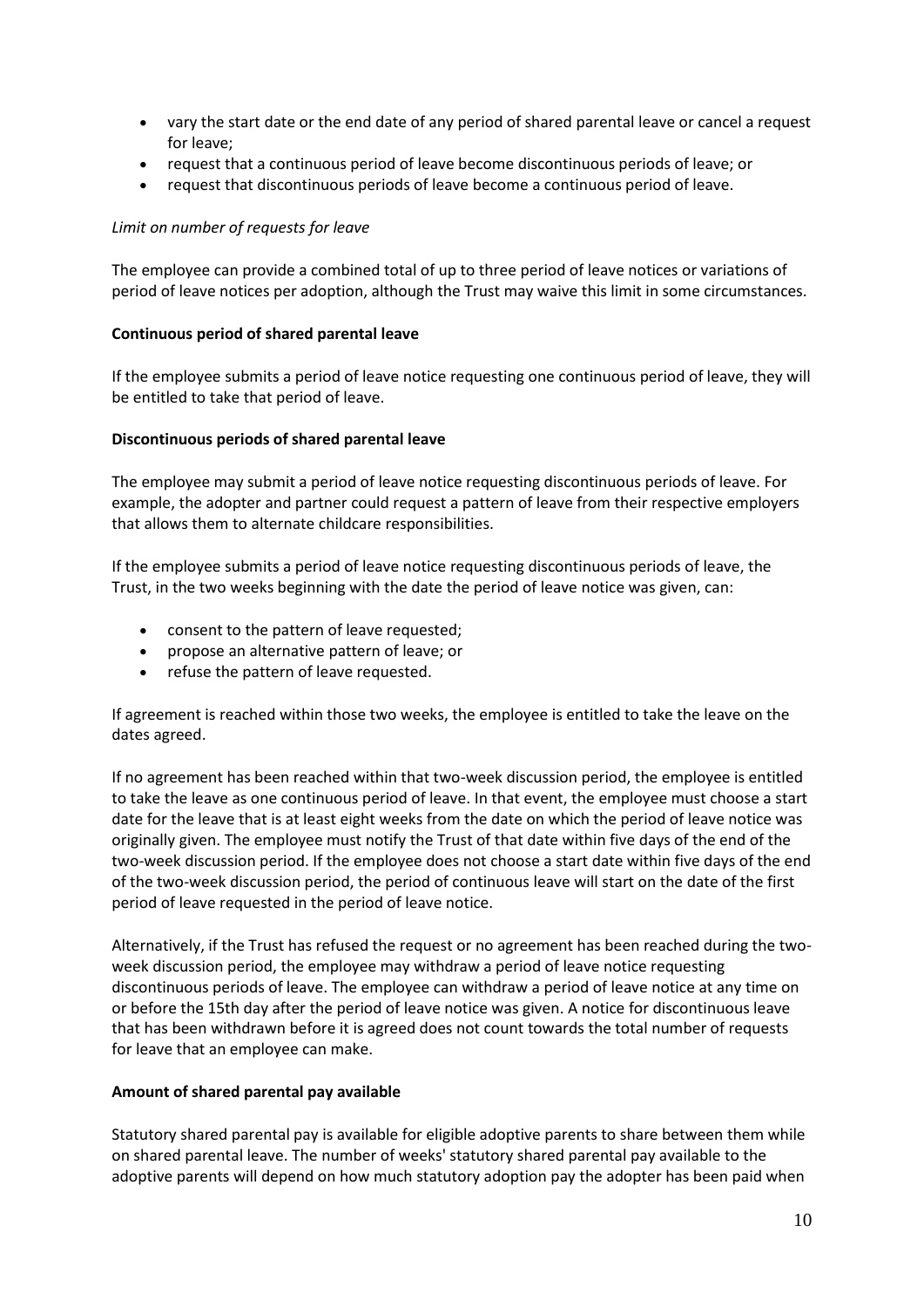their adoption pay period ends. A total of 39 weeks' statutory adoption pay is available to the adopter. As adoption leave cannot be curtailed for the first two weeks of leave, an adopter can share up to 37 weeks' statutory shared parental pay with their partner.

Any statutory shared parental pay due during shared parental leave will be paid at a rate set by the Government for the relevant tax year, or at 90% of the employee's average weekly earnings, if this figure is lower than the Government's set weekly rate.

It is up to the adoptive parents as to who is paid any statutory shared parental pay and how it is apportioned between them.

# **Eligibility for statutory shared parental pay**

For employees to be eligible for statutory shared parental pay, both adoptive parents must meet certain eligibility requirements.

# *Adopter's eligibility for statutory shared parental pay*

The adopter is eligible for statutory shared parental pay if they:

- have at least 26 weeks' continuous employment by the end of the week in which the adopter is notified of having been matched for adoption with the child (or by the end of the week in which they receive official notification in relation to an adoption from overseas) and remain in continuous employment with their employer until the week before any period of shared parental leave that they take;
- have normal weekly earnings for a period of eight weeks ending with the week in which the adopter is notified of having been matched for adoption with the child (or by the week in which they receive official notification in relation to an adoption from overseas) of at least the lower earnings limit for national insurance contribution purposes;
- have, at the date on which the child is placed for adoption (or enters Great Britain if the child is being adopted from overseas), the main responsibility, apart from the partner, for the care of the child;
- are absent from work and intend to care for the child during each week in which they receive statutory shared parental pay; and
- are entitled to statutory adoption pay in respect of the child, but the adoption pay period has been reduced.

In addition, for the adopter to be eligible for statutory shared parental pay, the partner must:

- have been employed or been a self-employed earner during at least 26 of the 66 weeks immediately preceding the week in which the adopter is notified of having been matched for adoption with the child (or the week in which they receive official notification in relation to an adoption from overseas);
- have average weekly earnings of at least the maternity allowance threshold [currently £30] for any 13 of those 66 weeks; and
- have, at the date on which the child is placed for adoption (or enters Great Britain if the child is being adopted from overseas), the main responsibility, apart from the adopter, for the care of the child.

*Partner's eligibility for statutory shared parental pay*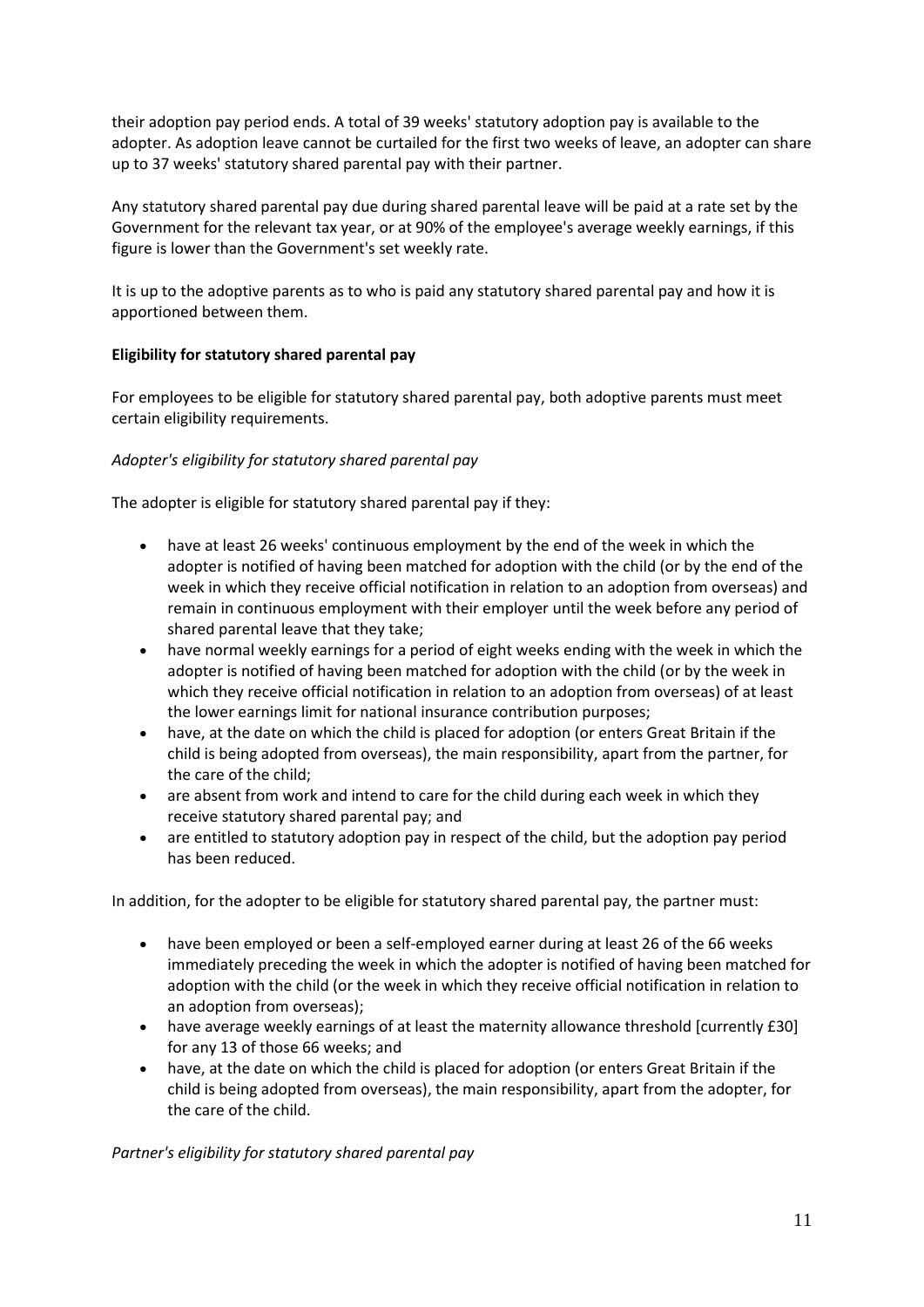The partner is eligible for statutory shared parental pay if they:

- have at least 26 weeks' continuous employment by the end of the week in which the adopter is notified of having been matched for adoption with the child (or by the end of the week in which they receive official notification in relation to an adoption from overseas) and remain in continuous employment with their employer until the week before any period of shared parental leave that they take;
- have normal weekly earnings for a period of eight weeks ending with the week in which the adopter is notified of having been matched for adoption with the child (or by the week in which they receive official notification in relation to an adoption from overseas) of at least the lower earnings limit for national insurance contribution purposes;
- have, at the date on which the child is placed for adoption (or enters Great Britain if the child is being adopted from overseas), the main responsibility, apart from the adopter, for the care of the child; and
- are absent from work and intends to care for the child during each week in which they receive statutory shared parental pay.

In addition, for the partner to be eligible, the adopter must:

- have been employed or been a self-employed earner during at least 26 of the 66 weeks immediately preceding the week in which the adopter is notified of having been matched for adoption with the child (or the week in which they receive official notification in relation to an adoption from overseas);
- have average weekly earnings of at least the maternity allowance threshold [currently £30] for any 13 of those 66 weeks;
- have, at the date on which the child is placed for adoption (or enters Great Britain if the child is being adopted from overseas), the main responsibility, apart from the partner, for the care of the child; and
- be entitled to statutory adoption pay in respect of the child, but the adoption pay period has been reduced.

# **Rights during shared parental leave**

During shared parental leave, all terms and conditions of the employee's contract except normal pay will continue. Salary will be replaced by statutory shared parental pay if the employee is eligible for it.

This means that, while sums payable by way of salary will cease, all other benefits will remain in place. For example, holiday entitlement will continue to accrue. Pension contributions will continue to be paid.

#### **Contact during shared parental leave**

The Trust reserves the right to maintain reasonable contact with employees during shared parental leave. This may be to discuss employees' plans for their return to work, to discuss any special arrangements to be made or training to be given to ease their return to work or to update them on developments at work during their absence.

An employee can agree to work for the Trust (or to attend training) for up to 20 days during shared parental leave without that work bringing the period of their shared parental leave and pay to an end. These are known as "shared-parental-leave-in-touch" (SPLIT) days.